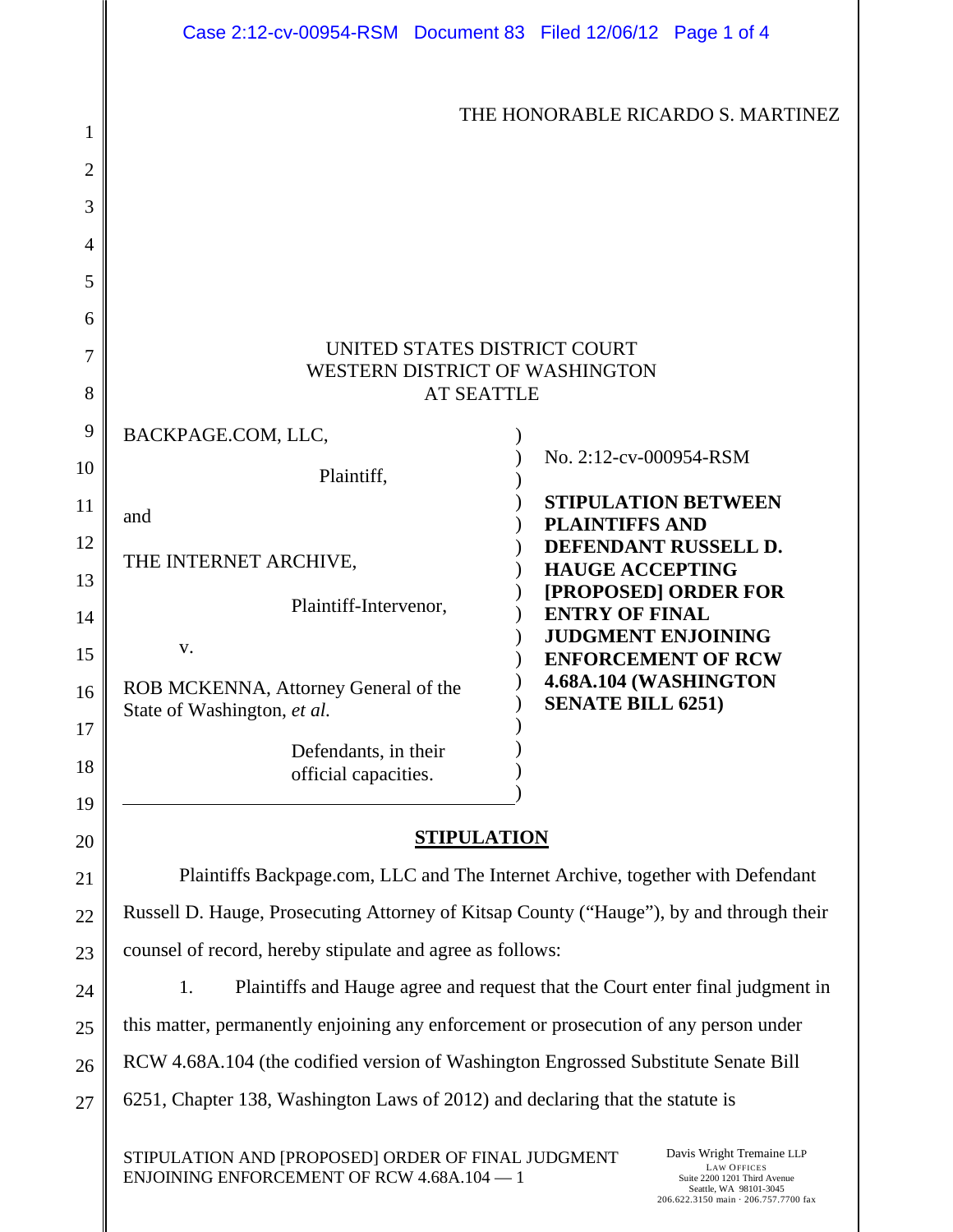unconstitutional and violates federal law, in accordance with paragraphs 2 and 3 of the Proposed Order for Entry of Final Judgment Enjoining Enforcement of RCW 4.68A.104 (Washington Senate Bill 6251) pursuant to the Stipulation entered into concurrently between Plaintiffs and all other Defendants in this action (the "Stipulated Order").

2. Hauge does not object to the judgment assessing an award of costs and attorneys' fees against the Office of the Attorney General, as set forth in paragraph 4 of the Stipulated Order. Plaintiffs agree that Hauge shall not be responsible for any additional costs or attorneys' fees.

3. With this Stipulation, the undersigned parties hereby settle all claims and potential claims between them related to this litigation, and no party will appeal or otherwise challenge an order of the Court or entry of final judgment in this matter as set forth in the Stipulated Order.

4. The undersigned parties further agree that, by this Stipulation, Plaintiffs' Motion for Clarification or Reconsideration of Order Granting Defendant Hauge's Motions to Dismiss (Dkt. #74), the Court's Order Granting Defendant Hauge's Motions to Dismiss (Dkt. #72), and the Court's Order Directing Response to Motion for Clarification or Reconsideration (Dkt. #77) are mooted, should be withdrawn, and require no further action by the Court.

## **ORDER**

Based on the foregoing Stipulation and the Court's prior orders, findings and conclusions in this action, it is hereby ORDERED, ADJUDGED and DECREED that:

1. All claims between Plaintiffs and Defendant Russell D. Hauge, Kitsap County Prosecuting Attorney, are and shall be resolved in accordance with paragraphs 2 and 3 of the Proposed Order for Entry of Final Judgment Enjoining Enforcement of RCW 4.68A.104 (Washington Senate Bill 6251) pursuant to the Stipulation entered into concurrently between Plaintiffs and all other Defendants in this action (the "Stipulated Order").

STIPULATION AND [PROPOSED] ORDER OF FINAL JUDGMENT ENJOINING ENFORCEMENT OF RCW 4.68A.104 — 2

1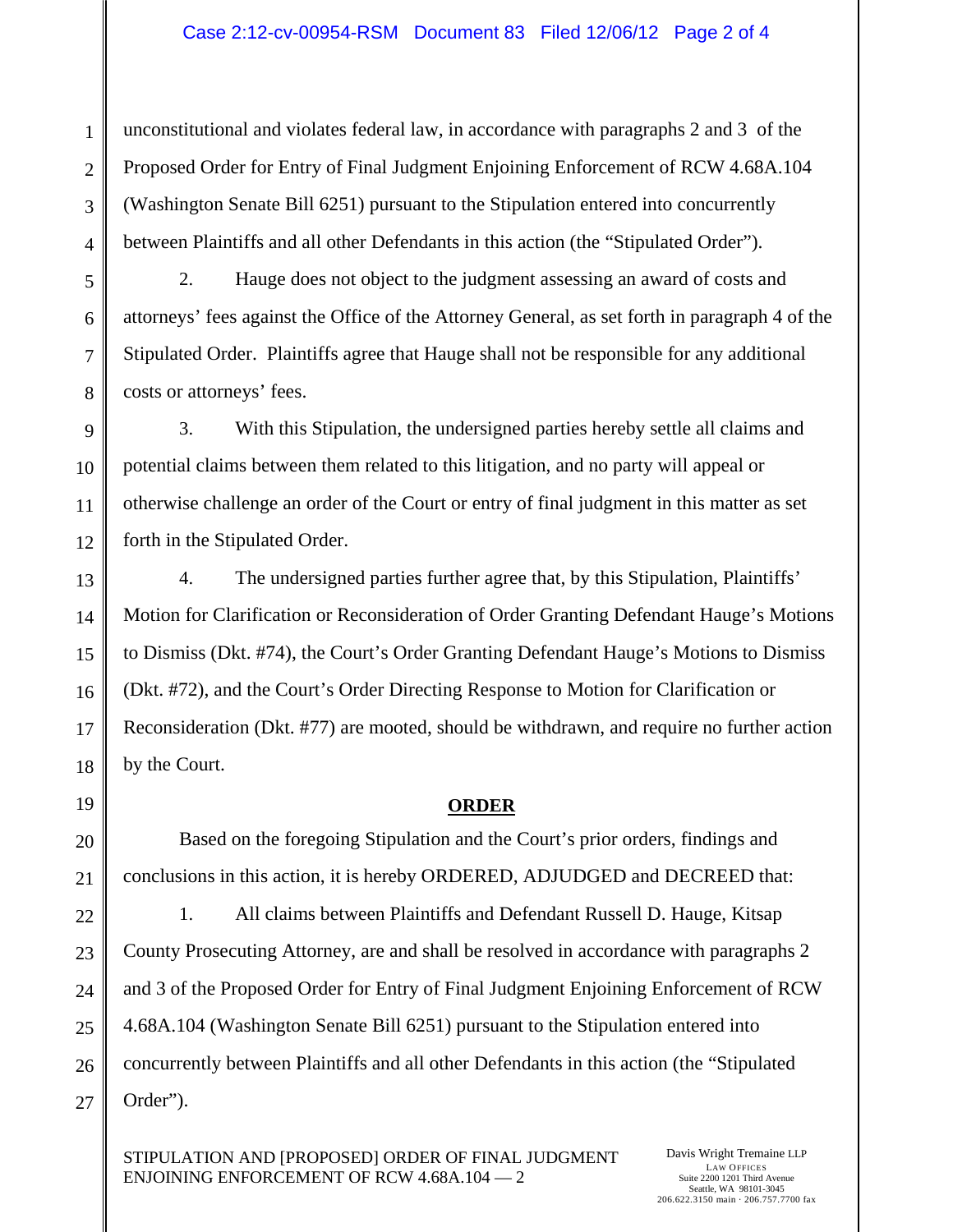| $\mathbf{1}$   | 2.<br>Plaintiffs' Motion for Clarification or Reconsideration of Order Granting                                                                                                                                                                              |  |  |
|----------------|--------------------------------------------------------------------------------------------------------------------------------------------------------------------------------------------------------------------------------------------------------------|--|--|
| $\overline{2}$ | Defendant Hauge's Motions to Dismiss (Dkt. #74), the Court's Order Granting Defendant                                                                                                                                                                        |  |  |
| 3              | Hauge's Motions to Dismiss (Dkt. #72), and the Court's Order Directing Response to                                                                                                                                                                           |  |  |
| 4              | Motion for Clarification or Reconsideration (Dkt. #77) are moot and are hereby withdrawn,                                                                                                                                                                    |  |  |
| 5              | and Plaintiffs and Defendant Hauge need not respond further.                                                                                                                                                                                                 |  |  |
| 6              | 3.<br>The Court has awarded Plaintiffs costs and attorneys' fees in the Stipulated                                                                                                                                                                           |  |  |
| 7              | Order, and Defendant Hauge shall not be responsible for any additional costs or attorneys'                                                                                                                                                                   |  |  |
| 8              | fees. The undersigned parties respectively shall bear any other costs and fees incurred in                                                                                                                                                                   |  |  |
| 9              | connection with this action.                                                                                                                                                                                                                                 |  |  |
| 10             |                                                                                                                                                                                                                                                              |  |  |
| 11             | SO ORDERED this ______ day of December, 2012.                                                                                                                                                                                                                |  |  |
| 12             |                                                                                                                                                                                                                                                              |  |  |
| 13             |                                                                                                                                                                                                                                                              |  |  |
| 14             | RICARDO S. MARTINEZ<br>UNITED STATES DISTRICT JUDGE                                                                                                                                                                                                          |  |  |
| 15             |                                                                                                                                                                                                                                                              |  |  |
| 16             | Presented and agreed to by:                                                                                                                                                                                                                                  |  |  |
| 17             | DAVIS WRIGHT TREMAINE LLP                                                                                                                                                                                                                                    |  |  |
| 18             | s/ James C. Grant<br>James C. Grant, WSBA No. 14358                                                                                                                                                                                                          |  |  |
| 19             | Ambika K. Doran, WSBA No. 38237                                                                                                                                                                                                                              |  |  |
| 20             | s/Elizabeth L. McDougall                                                                                                                                                                                                                                     |  |  |
| 21             | Elizabeth L. McDougall, WSBA No. 27026<br>General Counsel, Village Voice Media Holdings, LLC                                                                                                                                                                 |  |  |
| 22             | Attorneys for Plaintiff Backpage.com, LLC                                                                                                                                                                                                                    |  |  |
| 23             | <b>ELECTRONIC FRONTIER FOUNDATION</b>                                                                                                                                                                                                                        |  |  |
| 24             | s/Matthew Zimmerman                                                                                                                                                                                                                                          |  |  |
| 25             | Matthew Zimmerman (admitted pro hac vice)                                                                                                                                                                                                                    |  |  |
| 26             |                                                                                                                                                                                                                                                              |  |  |
| 27             |                                                                                                                                                                                                                                                              |  |  |
|                | Davis Wright Tremaine LLP<br>STIPULATION AND [PROPOSED] ORDER OF FINAL JUDGMENT<br><b>LAW OFFICES</b><br><b>ENJOINING ENFORCEMENT OF RCW 4.68A.104 - 3</b><br>Suite 2200 1201 Third Avenue<br>Seattle, WA 98101-3045<br>206.622.3150 main · 206.757.7700 fax |  |  |